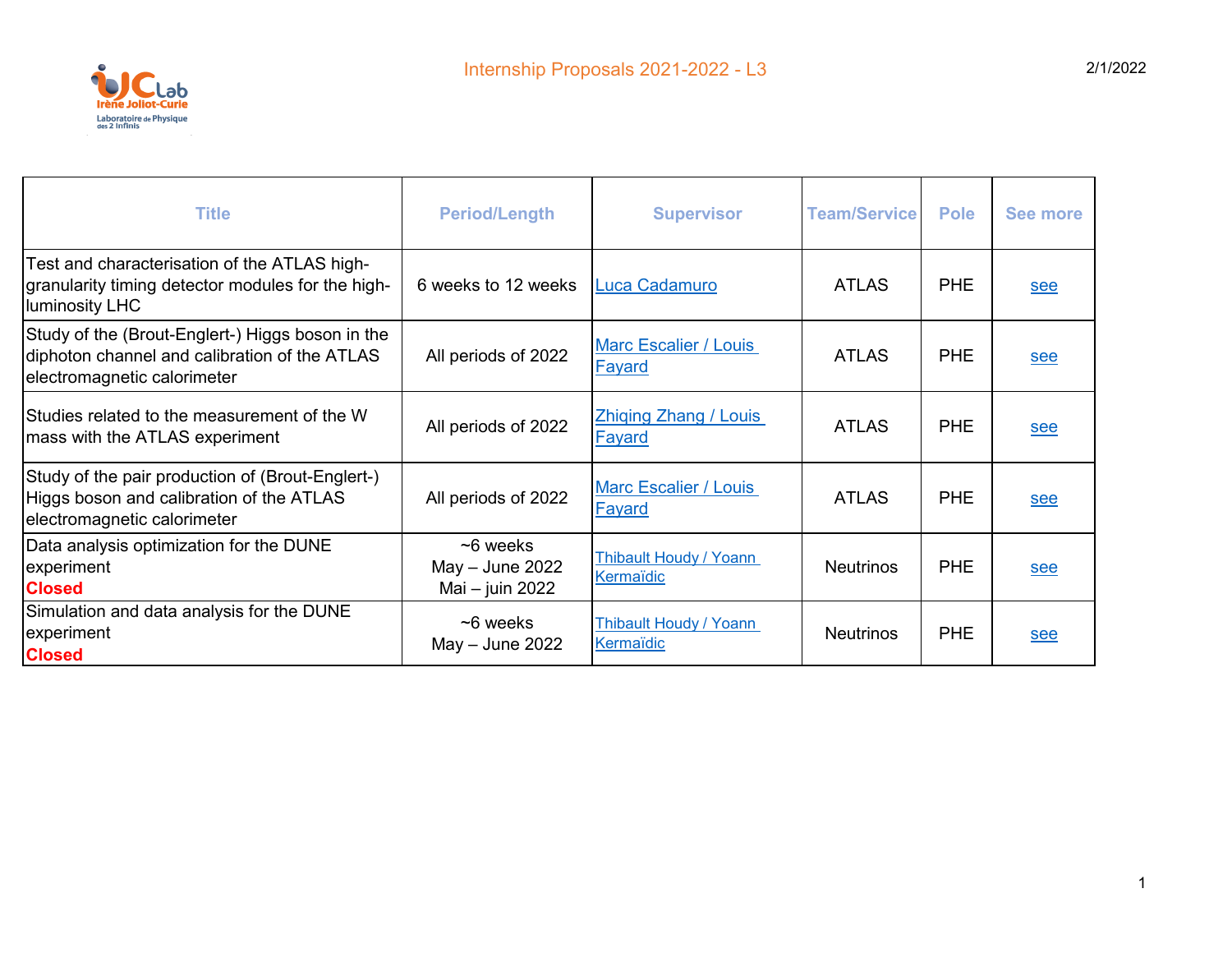

| Title                                                                    | <b>Period/Length</b> | <b>Supervisor</b>                                      | <b>Team/Service</b>                   | <b>Pole</b> | See more |
|--------------------------------------------------------------------------|----------------------|--------------------------------------------------------|---------------------------------------|-------------|----------|
| Study of different cell markers in radiobiology<br>using 3D cell culture | 2022                 | Delphine<br><b>CREPIN/Consuelo</b><br><b>Guardiola</b> | Experimental<br>Biology<br>Department | Health      | see      |